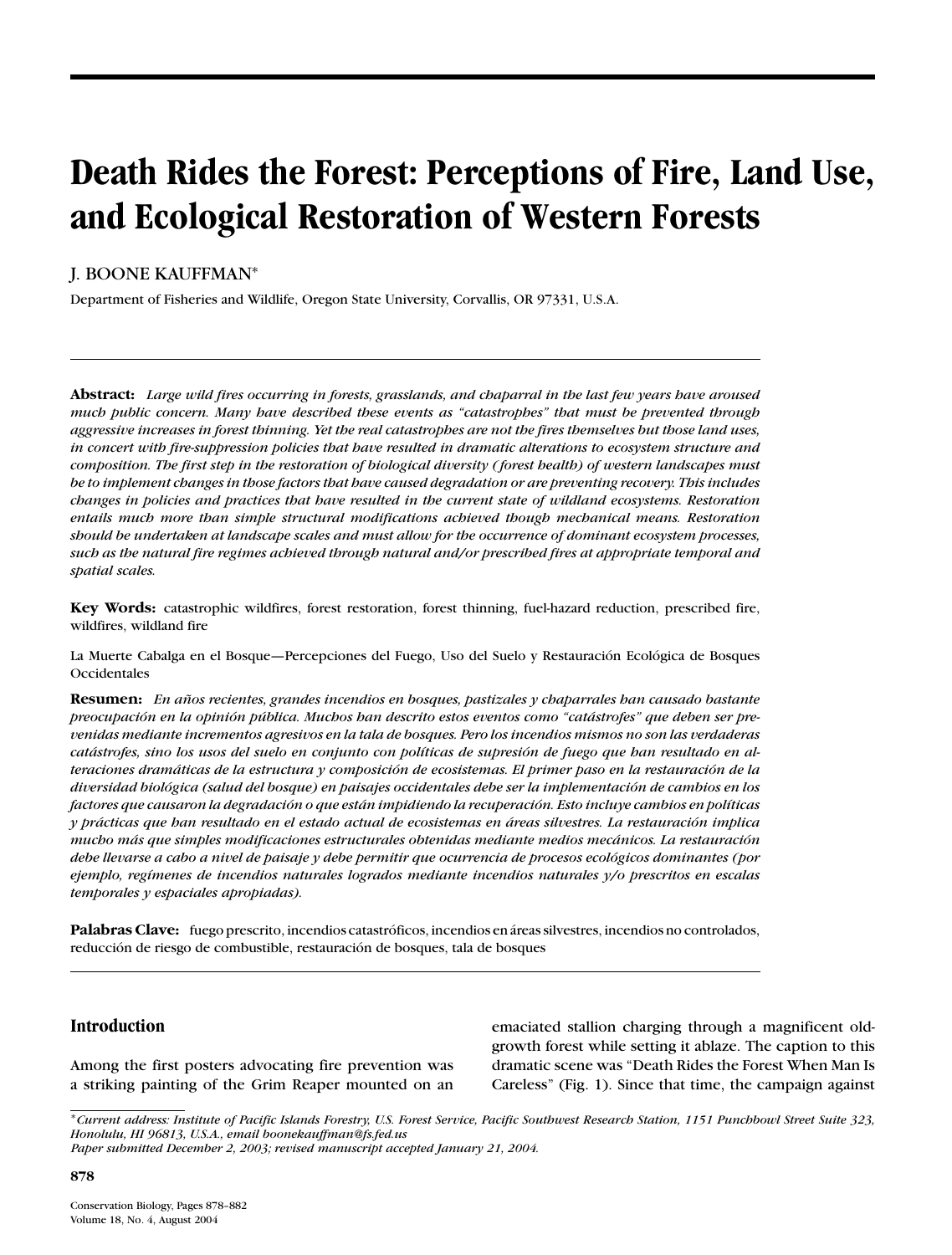

*Figure 1. An early public announcement equating forest fires with death and destruction. Popular depictions such as this ignored the integral role of fire as an ecosystem process. Much of the current rhetoric centering upon wildland fires continues to perpetuate the false view that they are "catastrophic." This perception creates a significant cultural barrier preventing the restoration of western U.S. landscapes.*

fire has achieved successes far beyond the prevention of human-caused fires. Instead, generations of Americans (and people of many other cultures) have come to believe that we can suppress fires and that fire is a catastrophe in nature. *Catastrophe* is defined as a momentous tragic event ranging from extreme misfortune to utter ruin.

This perception of wildland fire is quite different from that shared by ecologists, conservation biologists, and fire managers, who for decades have recognized fire as an essential ecological process in western forests, rangelands, and wetlands. This perception was reflected in the 1995 Federal Wildland Fire Management Policy (Zimmerman & Bunnell 1998), which stated as its guiding principle

that the natural role of fire will be incorporated into land management. Incorporating fire into land management necessitates the use of both prescribed fire (purposeful ignition) and wildland fire (fires ignited by lightning and allowed to burn under predefined conditions) that benefit resources. I present an ecological perspective on how and why the fire regimes of some western forests have changed in the last century, the causes of that change, potential approaches to forest restoration, and proposed actions that will likely be ineffective if not harmful to forest health and diversity.

# **Identifying the Real Catastrophes**

The loss of one's home to a forest fire or a fatality arising from a wildland fire are human catastrophes. But is it appropriate to consider wildfires ecological catastrophes in western landscapes of the United States? On these landscapes, the real ecological catastrophes or tragedies are not the fires themselves but the land-management practices that led to the creation of conditions facilitating negative consequences for resources or ecosystem composition following fires. This situation cannot be attributed solely to fire exclusion. The factors responsible for the structure of forests today are historical and current land uses, particularly logging, roads, and livestock grazing, in concert with policies of total fire suppression. These land uses have profoundly changed the structure and composition of the low- to mid-elevation forests and rangelands of the western United States. It is these changes in structure that have contributed to the shift from low-intensity surface fires to severe stand-replacing fires.

The idea that wildland fires are catastrophes, combined with a disregard of the actions that have contributed to changes in fire behavior, seem to be driving land-management policies. The Healthy Forest Initiative, released during the height of the 2002 fire season, and the Healthy Forest Restoration Act, signed into law in 2003, have as their objectives improvement of the regulatory process to ensure more timely decisions, greater efficiency, and better results in reducing the risk of catastrophic wildfire by restoring forest health. Although the wording of this legislation is positive, the devil will be in the details of implementation. The law is based on an assumption that forest thinning and other logging activities can solve many forest health problems, that an economic value can be found for small-diameter trees, and that regulatory processes need to be streamlined to increase the efficiency of forest restoration.

Few scientists disagree that altering the frequency, size, and intensity of such an important disturbance process as wildland fire will ultimately result in dramatic disruptions in the composition, structure, and function of western forests and rangelands. There are two policy directions within the federal government's Wildland and Prescribed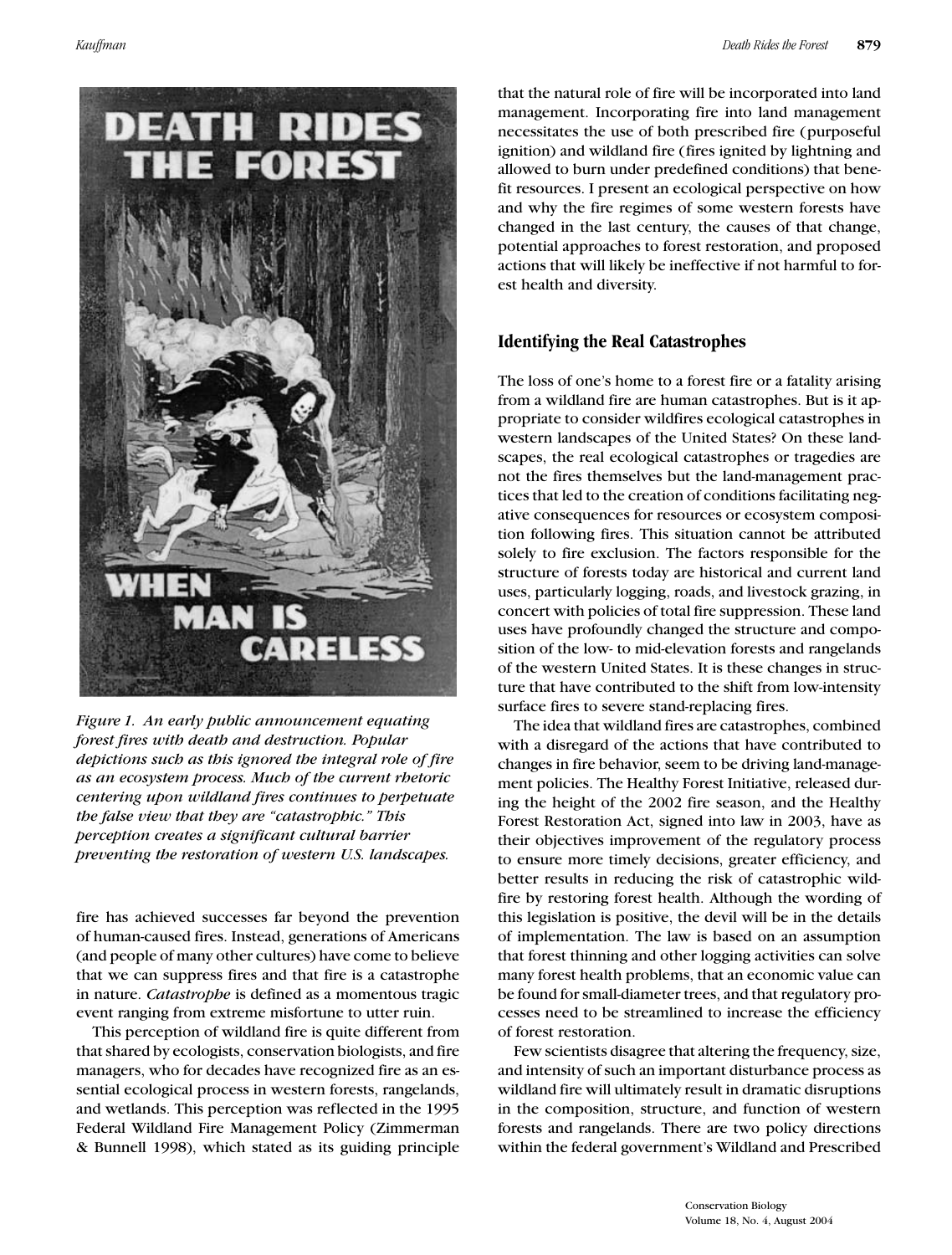Management Policy Guide that address the important role of wildland fire on landscapes (Zimmerman & Bunnell 1998). The first is described as follows: "fires as a critical natural process will be integrated into land resource management plans and activities on a landscape scale, across agency boundaries, and will be based upon the best available science." The second relevant policy direction is described thus: "wildland fire will be used to protect, maintain, and enhance resources and, as nearly as possible, be allowed to function in its natural ecological role." The management of naturally ignited wildland fires to accomplish specific prestated resource-management objectives in predefined geographic areas outlined in firemanagement plans is referred to as "wildland fire use" (Zimmerman & Bunnell 1998).

# **Restoring Forests**

It is estimated that about 10 times more landscape was burned, 8 times more biomass was consumed, and 7 times more emissions were produced annually in the preindustrial coterminous United States than at present (Leenhouts 1998). Clearly, it is not feasible to restore fire to presettlement conditions throughout the West. But the restoration of ecological processes (fire) will be important in those areas where native forest ecosystems are the desired land cover. Changes in policies relating to land use, prescribed and wildland fire, and smoke management will be needed if we are to maintain or restore fire as an ecological process in the remaining native landscapes altered only by fire exclusion (e.g., wilderness areas and other vast areas of public lands). From 1995 to 1997, only 0.2% of U.S. Forest Service wilderness areas and 0.1% of National Park Service wilderness areas were allowed to burn as a result of natural fires (wildland fire use) (Parsons 2000). With few exceptions, fires are not allowed to burn naturally in any significant manner in the western United States. From 1998 to 2002, an average of only 296 out of more than 85,000 fires per year (about 3 out of every 1000) were managed under the policy of wildland fire use (data from the National Interagency Coordinating Center [www.cidi.org/wildfire; accessed June, 2003]). From 1998 to 2002, in the Pacific Northwest (Oregon and Washington) an average of 13 wildland fires were allowed to burn each year totaling an average of only 56 ha/yr (a range of 0.4 to 181 ha/yr). In contrast, Agee (1993) estimated that a presettlement mean of 184,737 ha burned each year in Oregon and Washington. This means we allow an area to burn naturally whose size is about 0.03% of historical averages in the Pacific Northwest. Out of over 13 million ha of public land in Oregon, only 2 fires, burning a total of 0.4 ha, were allowed to burn as a wildland fire in 2002. These numbers show that significant barriers remain to restoring the role of fire as an ecological process in resource management.

Much of the Healthy Forest Restoration Act is based on the assumption that there are alternatives to fire in affecting forest structure, ecosystem processes, and hence forest health. Is there a scientific basis for suggesting that forest thinning and other logging practices can "restore" forests? Although cutting can give the appearance of an open forest structure, unique ecological processes associated with fire are not realized. A basic tenet of ecological restoration is that the creation of form without function does not constitute ecological restoration (Kauffman et al. 1997). No mechanical means of fuel reduction grazing, timber harvest, thinning, or biomass utilization can duplicate the unique ecological effects of wildland fire, such as soil heating, nutrient cycling, and alteration of community composition and structure (Leehouts 1998). Fires (wildland fires or prescribed burns) do not reduce fuels in the same manner as thinning. Fire consumes vegetation and surface fuels (litter and duff ), whereas thinning affects only standing vegetation. This is significant because surface fuels can be the most abundant fuel in fire-suppressed ponderosa pine (*Pinus ponderosa* Dougl. ex Laws.) and mixed-conifer stands (Shea 1993).

Thinning will not alter ground and surface fuels (except through compaction and physical disturbance). Increases in the mass of duff layers (organic horizons) are among the most dramatic shifts in forest fuel loads associated with fire exclusion. In simulating wildfires in mixed-conifer forests under severe weather conditions, Stephens (1998) reported that prescribed burning either alone or in conjunction with mechanical treatments was effective in decreasing extreme fire behavior. Treatments without prescribed fire (including fuel breaks) did not effectively reduce fire behavior under extreme conditions. The only known substitute for natural fires and their infinite number of effects on ecosystems is prescribed fire. If social and political barriers persist in maintaining policies that, in all practicality, are those of total suppression, then prescribed fire will be necessary to maintain or restore native ecosystems.

Thinning or other mechanical treatments alone will not restore forest ecosystems. The manipulation of forest overstory via selective tree (or shrub) removal can be an important initial step in the restoration of forest stands affected by decades of fire exclusion and land use. However, it is not a panacea. Fuels begin to reaccumulate the day after the treatments end. Without proper followup, the treatments will lose their effectiveness in a relatively short period of time. The restoration of ecosystem composition and function will require fires to occur with the relative severity and in the spatial and temporal patterns that would occur under current environmental conditions (i.e., restoration of fire regimes). Forest restoration can be achieved only when the dominant disturbance processes (wildland fires) are allowed to occur or are mimicked via prescribed fire. Pile burns, in which large wood is piled and burned on site, is an inadequate substitute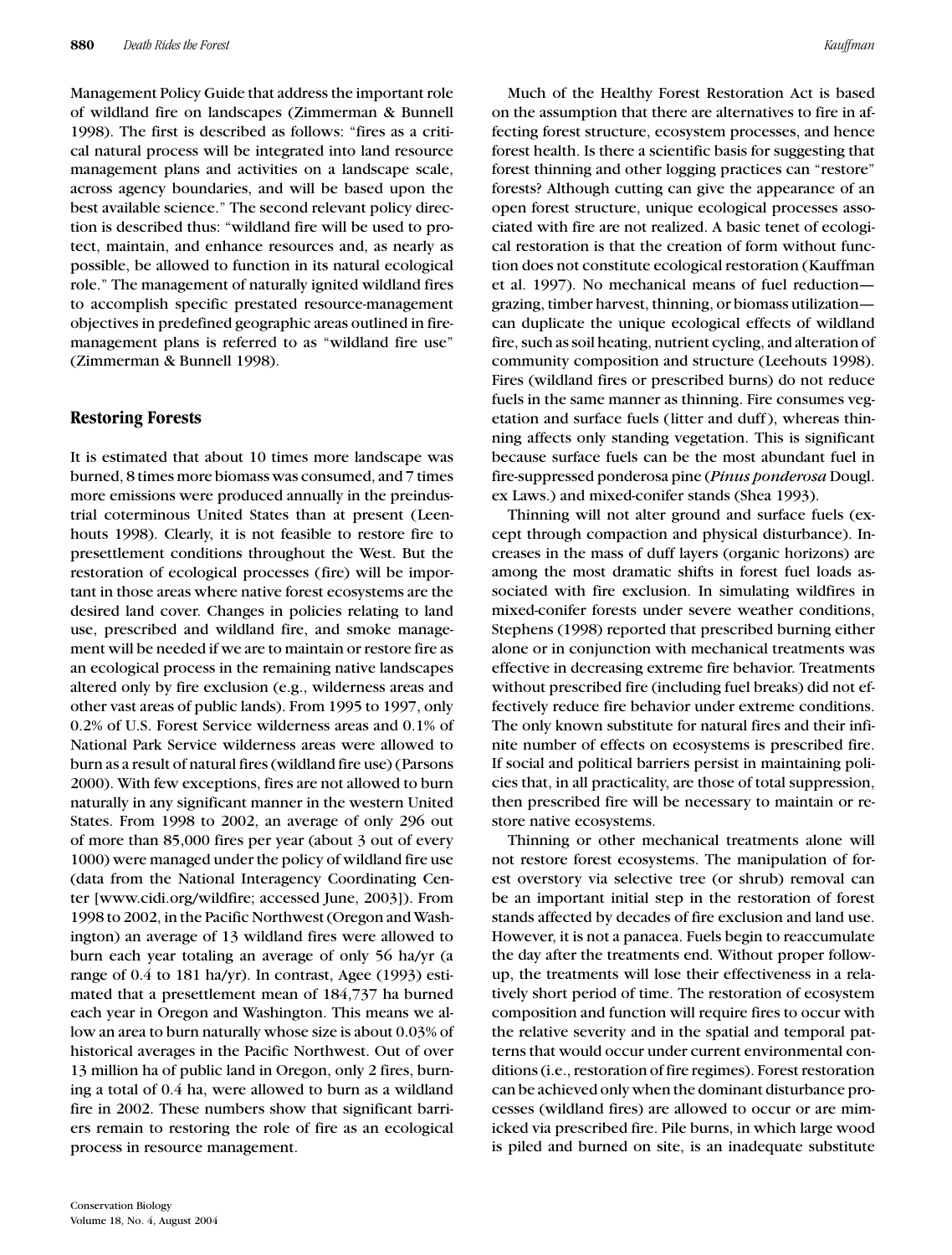for prescribed fire because of the severe damage to soils beneath burn piles (e.g., loss of soil structure, nutrients, and soil organic matter; Shea 1993) and the continued absence of fire as a process over most of the landscape.

The construction of homes and subdivisions in highly flammable landscapes is another land use affecting fire policy. Much of the recent discussion on the need for fuel reduction has focused on the area known as the wildland-urban interface (WUI). Should the focus on fuels reduction center in areas near the WUI in the hope that this will result in fewer homes lost? Cohen (2000) and his colleagues report that it is the home and its immediate surroundings (30–60 m) that principally determine the potential for home ignition during fires. They suggest that the problem is more one of home ignitability and is largely independent of wildland fire-management issues. If the house cannot ignite, it will not burn. Cohen and colleagues found that even high-intensity crown fires will not directly ignite homes at distances beyond approximately 60 m (200 feet) (Cohen 2000). Therefore, wildland fuel characteristics beyond the home and its surroundings have little if any significance for WUI home losses. Cohen's research suggests that major changes to the home and its immediate surroundings are the most effective means of saving private property from fires burning in the WUI.

Wildland fuel-reduction projects are likely inefficient, costly, and largely ineffective in reducing home losses at the WUI (Cohen 2000). They are inefficient because wildland fuels reduction for several hundred meters or more around a home is greater than necessary for decreasing ignitions arising directly from the fire's flames. Furthermore, wildland fuel projects will likely be ineffective because they will not sufficiently decrease firebrand ignitions. To be effective given no modification of home ignition characteristics, fuels-reduction projects would have to significantly reduce firebrand production, requiring expensive and dramatic fuel reductions for several kilometers around each home. Through simulation modeling, Stephens (1998) also predicted that fuel breaks would be ineffective in decreasing fire behavior under severe fire-weather conditions. This does not mean that forest restoration within the WUI is without merit. There are many important ecological and aesthetic reasons to restore forests close to human populations.

#### **The Future**

It would be misleading to suggest that we will be able to prevent severe wildfires from occurring in the future, even with the most active of fuel-management approaches. In addition, a continuing policy of suppressing practically all wildfires, though well intentioned, will result in a continuing trajectory of forest decline due to disruption of the dominant disturbance process on the western landscape. The forests of many national parks and wilderness areas have fire regimes with a long return interval, stand-replacing fires. These forests currently display few or subtle changes at stand scales, with decreases in younger stands at watershed scales. In the decades to come, however, we do not know how they will respond to fire exclusion. A landscape-level approach that increases the land area burned by natural (lightning-caused) fires and/or prescribed fires (purposeful ignitions) will be essential to restoring and/or conserving native forest and rangeland ecosystems. This will require a stronger commitment by homeowners to assume the ultimate responsibility for WUI home protection from fire that would increase the flexibility of land-management agencies to restore ecological processes necessary to maintaining healthy forests.

If death rides the forest today (Fig. 1), it will not be carrying fire on a white stallion; it will likely be powered by fossil fuels driving land uses that have resulted in dramatic shifts in the structure and composition of the western landscape. The catastrophes in the American West are not the large wildfires that have burned millions of hectares in the last few years, but 150 years of land uses that have altered natural ecosystem processes, destroyed ecosystem structure, and failed to protect biological diversity. If it is recognized that fire exclusion has contributed to declines in forest health, then why continue with suppression and land-management policies that perpetuate this problem? The "forest health catastrophe" in the American West will only be worsened by continued responses that ignore and perpetuate the causes of degradation while exacerbating threats to biodiversity, ecosystem processes, and human safety.

### **Acknowledgments**

I wish to thank J. Rhodes, T. Sexton, C. Heider, D. DellaSala, J. Williams, M. Dombeck, D. Sarr, and J. Hall for thoughtful reviews of the manuscript. Preparation of the manuscript was made possible through grants from the Joint Fire Sciences Program.

#### **Literature Cited**

- Agee, J. K. 1993. Fire ecology of Pacific Northwest forests. Island Press, Washington, D.C.
- Cohen, J. D. 2000. Preventing disaster: home ignitability in the wildlandurban interface. Journal of Forestry **98:**15–21.
- Kauffman, J. B., R. L. Beschta, N. Otting, and D. Lytjen. 1997. An ecological perspective of riparian and stream restoration in the western United States. Fisheries **22:**12–24.
- Leenhouts, B. 1998. Assessment of biomass burning in the conterminous United States. Conservation Ecology **2:(1)** http://www. consecol.org.vol2/iss1/art1.
- Parsons, D. J. 2000. The challenge of restoring natural fire to wilderness. Pages 276–282 in D. N. Cole, S. F. McCool, W. T. Borrie, and